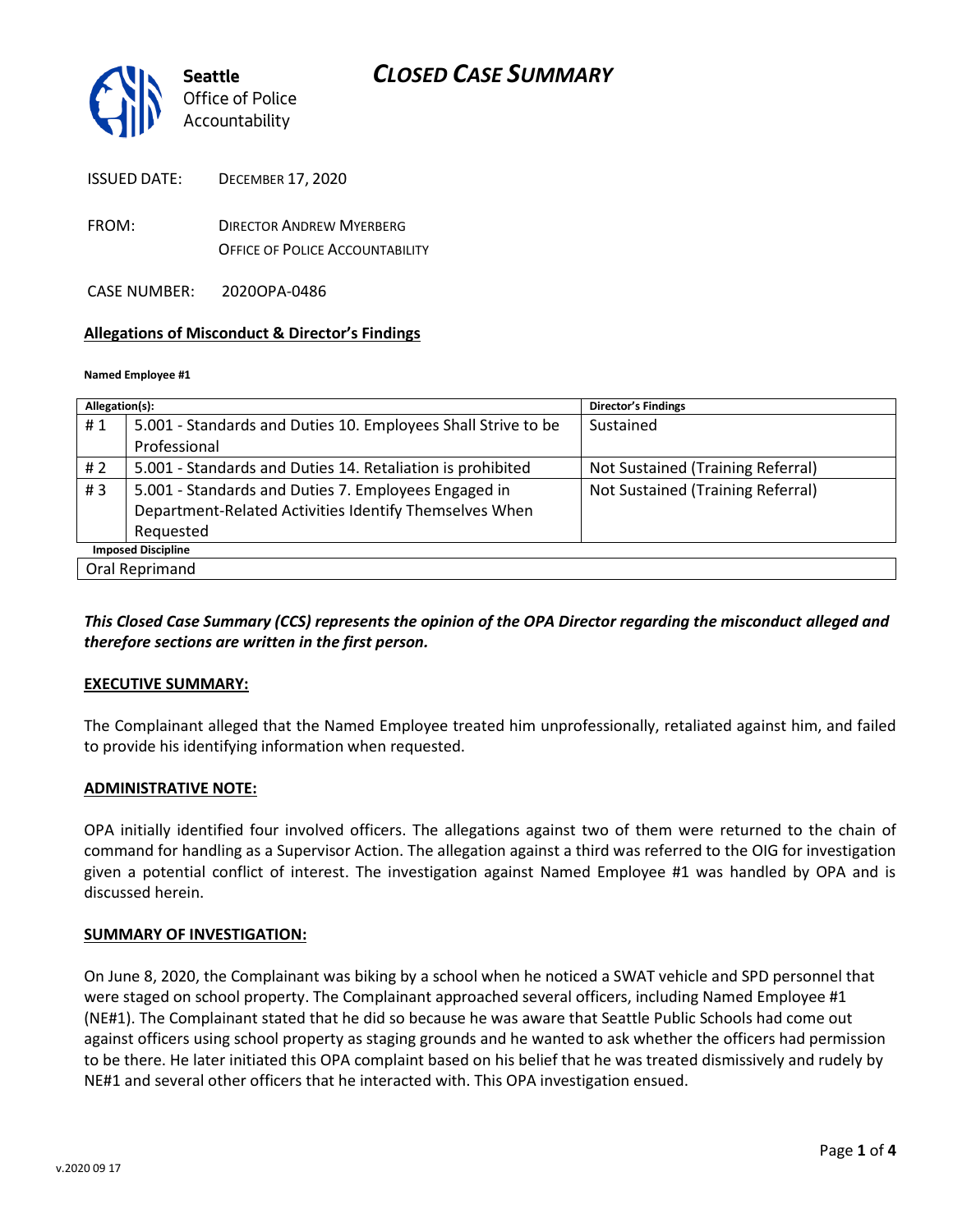## *CLOSED CASE SUMMARY*

OPA CASE NUMBER: 2020OPA-0486

As part of its investigation, OPA interviewed the Complainant. The Complainant told OPA that one of the officers initially responded to him sarcastically, so he started recording them on his phone. The Complainant said that one of the officers was polite, but another officer – who OPA later identified as NE#1 – gave him a fictitious name when he asked for the officer's identity. The Complainant said that the officer also said that he was not going to give the Complainant his phone number. He said that, later in their interaction, officers asked him whether his bicycle was in compliance with the law. He felt that this was unfair and retaliatory. He subsequently left the scene.

OPA reviewed the Body Worn Video (BWV) of the Complainant's interaction with NE#1. The BWV corroborated that, when first asked for his identifying information, NE#1 responded: "Smith 1234." This was not NE#1's correct name or badge number. NE#1 then stated: "Sorry, what did you say? I couldn't hear you over the helicopter." When asked a second time, NE#1 said sarcastically: "I'm not giving you my phone number, bro." When the Complainant again clarified that he wanted NE#1's serial number, NE#1 provided it. Two of the other officers also interacted with the Complainant. One officer asked the Complainant what he was "after." The Complainant said: "I'm trying to figure out why you're here without a permit." The officers replied that they did not need a permit. NE#1 then asked the Complainant about the reflectors on his bicycle. The Complainant then turned the lights on. NE#1 stated: "Well it wasn't on when you arrived, so would you like your ticket mailed to you?" The Complainant responded: "I'm standing still, bro! Come on." NE#1 then stated: "Exactly, it's the same stuff." After a further exchange with one of the other officers, the Complainant rode off.

OPA interviewed NE#1. He acknowledged that he was sarcastic towards the Complainant. He did not believe that his sarcasm was unprofessional, and he felt that it was appropriate given the Complainant's antagonistic demeanor. He felt that his sarcasm could serve the purpose of making a point. NE#1 stated that he did not initially provide his identifying information to the Complainant because he felt the Complainant could be a safety risk. He believed that this was justified under policy. He eventually gave the Complainant his serial number in order to end the interaction. NE#1 said that his comment regarding the Complainant's bicycle and the referencing of a citation was also sarcastic. He indicated that it was purposed to illuminate the "ridiculous" assertion that SPD needed a permit to stage on school grounds.

#### **ANALYSIS AND CONCLUSIONS:**

## **Named Employee #1 - Allegation #1** *5.001 - Standards and Duties 10. Employees Shall Strive to be Professional*

SPD Policy 5.001-POL-10 requires that SPD employees "strive to be professional at all times." The policy further instructs that "employees may not engage in behavior that undermines public trust in the Department, the officer, or other officers." (SPD Policy 5.001-POL-10.) The policy further states the following: "Any time employees represent the Department or identify themselves as police officers or Department employees, they will not use profanity directed as an insult or any language that is derogatory, contemptuous, or disrespectful toward any person." (*Id*.) Lastly, the policy instructs Department employees to "avoid unnecessary escalation of events even if those events do not end in reportable uses of force." (*Id*.)

Based on a review of the BWV, OPA finds that NE#1's conduct and statements towards the Complainant were unprofessional in a number of respects. First, NE#1's continual sarcasm towards the Complainant was inappropriate. While the Complainant's questioning may have felt frustrating to NE#1, the Complainant had the right to ask those questions. Moreover, NE#1, as a public servant, has the obligation to speak politely and to avoid repeated sarcasm,



**Seattle**

*Office of Police Accountability*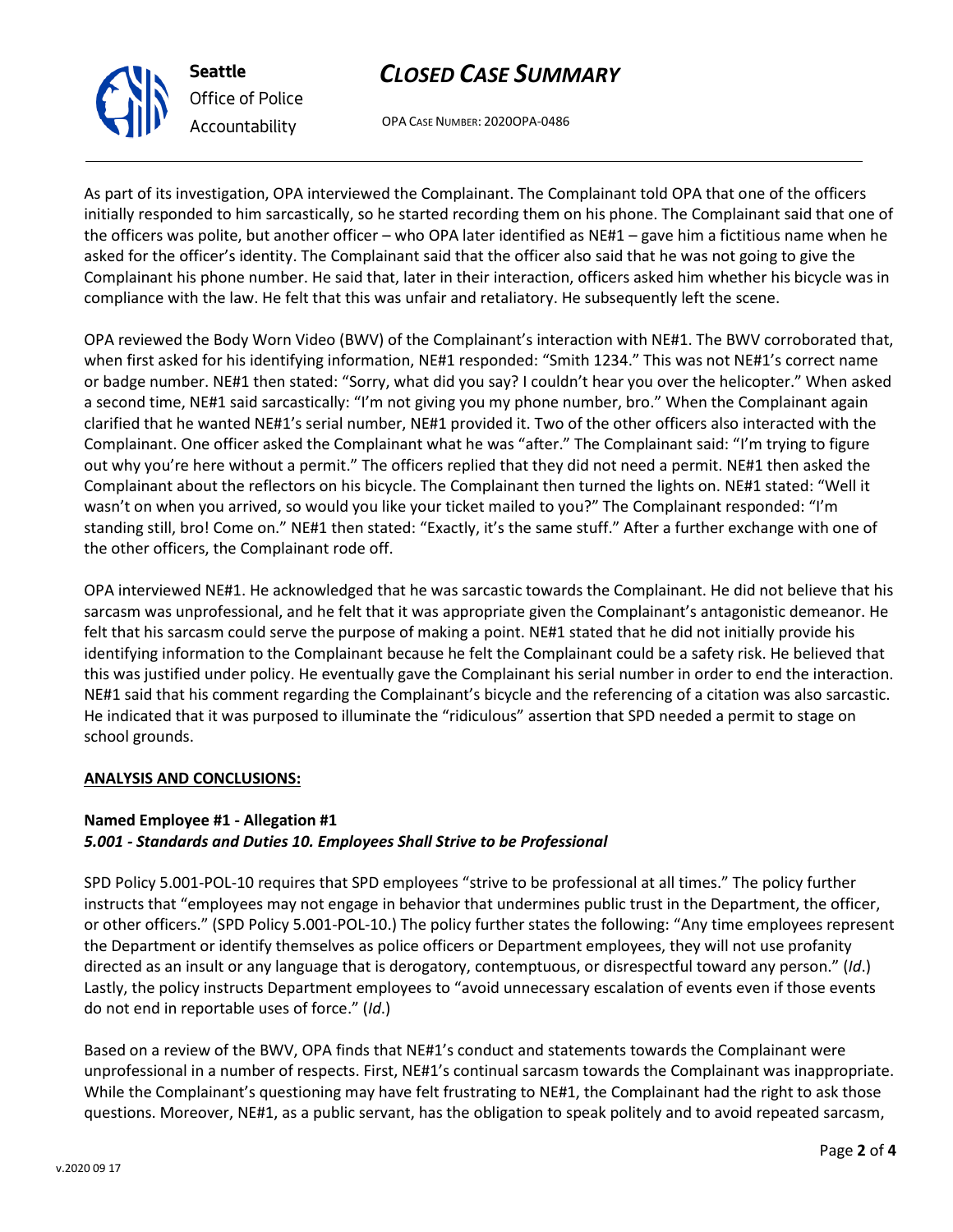# *CLOSED CASE SUMMARY*

OPA CASE NUMBER: 2020OPA-0486

even when dealing with difficult individuals. Second, NE#1's provision of the wrong name and serial number when initially asked for his identity, and then his retort that he was not going to give his phone number to the Complainant, were also inappropriate. This is the case both because NE#1 has an obligation to provide this information to the Complainant when asked and because it was juvenile and unnecessary. Third, NE#1's statement concerning the bicycle and the provision of citation, even if in jest, was improper. Indeed, it raised the specter that NE#1 was threatening to take law enforcement action against the Complainant solely because the Complainant was questioning his actions.

Given that OPA finds that the totality of NE#1's statements were unprofessional, OPA recommends that this allegation be Sustained.

Recommended Finding: **Sustained**

## **Named Employee #1 - Allegation #2** *5.001 - Standards and Duties 14. Retaliation is prohibited*

SPD policy precludes its employees from engaging in retaliation. (SPD Policy 5.001-POL-14.) SPD employees are specifically prohibited from retaliating against a person who engage in activities including, but not limited to, "oppos[ing] any practice that is reasonably believed to be unlawful or in violation of Department policy" or "who otherwise engages in lawful behavior." (*Id*.) Retaliatory acts are defined broadly under SPD's policy and include "discouragement, intimidation, coercion, or adverse action against any person. (*Id*.)

The Complainant contended that NE#1's reference of his bicycle lights and NE#1's stating that the Complainant was going to be mailed a citation constituted retaliation for the Complainant confronting NE#1. For his part, NE#1 said that he was not being serious and that the statement was sarcastic. He stated that he had no intent to actually cite the Complainant.

Based on OPA's review of the BWV and the substance of NE#1's interview, OPA accepts NE#1's statement that he was being sarcastic when he mentioned the citation. Moreover, he did not actually take law enforcement action towards NE#1. As such, OPA concludes that NE#1 did not engage in retaliation as contemplated by SPD policy. However, this does not mean that OPA finds NE#1's statements to have been appropriate. Indeed, OPA deems them to be improper and unprofessional and they are evidence supporting the Sustained finding in Allegation #1.

With regard to the specific policy alleged here, OPA recommends that this allegation be Not Sustained – Training Referral.

• **Training Referral:** NE#1's chain of command should discuss this incident with him and, specifically, his comments concerning the bicycle and the possible issuance of a citation. NE#1 should be informed that, while perhaps not his intent, his plain language raised the possibility that he engaged in retaliation. He should be counseled to avoid such statements and conduct in the future. This counseling and retraining should be documented, and this documentation should be maintained in an appropriate database.

## Recommended Finding: **Not Sustained (Training Referral)**

#### **Named Employee #1 - Allegation #3**



**Seattle** *Office of Police Accountability*